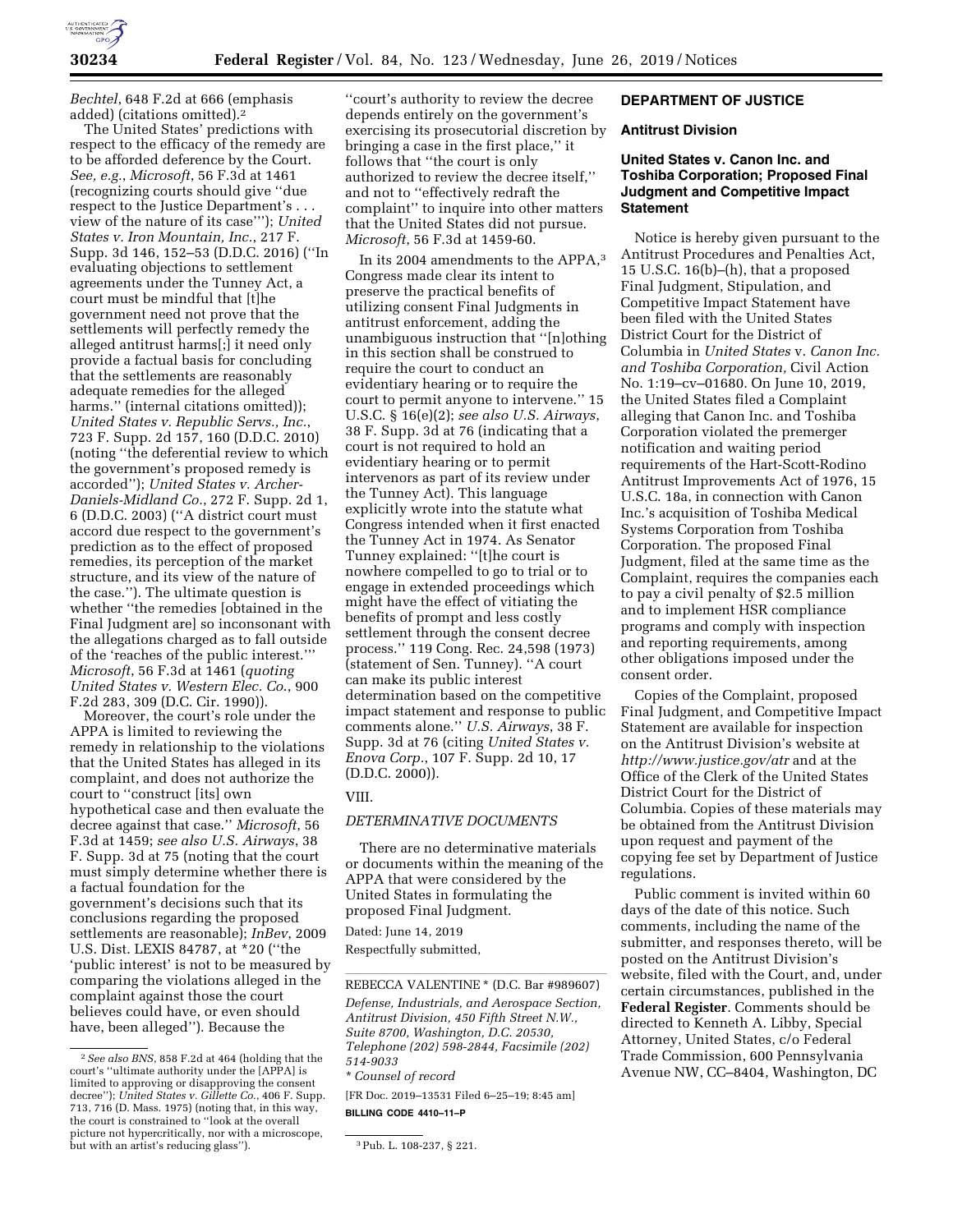20580 (telephone: 202–326–2694; email: necessary, to seek an injunction to *[klibby@ftc.gov](mailto:klibby@ftc.gov)*).

## **Patricia A. Brink,**

*Director of Civil Enforcement.* 

#### **UNITED STATES DISTRICT COURT FOR THE DISTRICT OF COLUMBIA**

*UNITED STATES OF AMERICA, 450 Fifth Street, NW, Washington, D.C. 20530;*  Plaintiff, v. *CANON INC., 30-2, Shimomaruko 3-chome, Ohta-Ku, Tokyo, Japan;* and *TOSHIBA CORPORATION, 1-1, Shibaura 1-chome, Minato-ku, Tokyo, Japan;*  Defendants.

Civil Action No. 1:19-cv-01680 Judge: Hon. Tanya S. Chutkan

# *COMPLAINT FOR CIVIL PENALTIES FOR FAILURE TO COMPLY WITH THE PREMERGER NOTIFICATION AND WAITING REQUIREMENTS OF THE HART-SCOTT RODINO ACT*

1. In July 2015, Toshiba Corporation (''Toshiba'') revealed that it had overstated its profits by billions of dollars. In an effort to avoid the consequences of those financial irregularities, Toshiba implemented a scheme to sell a subsidiary to Canon Inc. (''Canon''), while evading the United States' premerger-notification laws. In March 2016, Toshiba sold to Canon its subsidiary Toshiba Medical Systems Corporation (''TMSC''), and Canon paid Toshiba \$6.1 billion, all before United States antitrust authorities were notified of the transaction. Toshiba's sale of TMSC to Canon, prior to notifying antitrust authorities, violated the Hart-Scott-Rodino Antitrust Improvements Act of 1976, 15 U.S.C. § 18a (''HSR Act'' or ''Act''). Thus, the United States of America, Plaintiff, by its attorneys, acting under the direction of the Attorney General of the United States and at the request of the Federal Trade Commission, brings this civil antitrust action to obtain monetary relief in the form of civil penalties against Canon and Toshiba (collectively, ''Defendants'').

#### *INTRODUCTION*

2. The HSR Act is an essential part of modern antitrust enforcement. It requires the buyer and the seller of voting securities or assets in excess of a certain value to notify the Department of Justice and the Federal Trade Commission *prior* to consummating the acquisition, and to observe a waiting period after the notification is filed. Advance notification of significant transactions, and adherence to the waiting period, are the essential elements of the Act, providing the federal antitrust agencies with an opportunity to investigate and, when

prevent the consummation of anticompetitive acquisitions.

3. In 2015, Toshiba had put itself into a precarious financial position. In July 2015, an independent investigation (triggered by an earlier investigation by financial regulators) publicly revealed long-running financial irregularities within Toshiba. Toshiba was forced to restate its earnings for several years, and to incur a significant accounting charge for fiscal year 2015. To shore up its financial statement, Toshiba decided to sell TMSC, a company that does substantial business in the United States.

4. In December 2015, Toshiba began the process of selling TMSC. Canon was one of the interested bidders. Toshiba's desire to sell TMSC had a deadline: Toshiba needed to recognize the proceeds from the sale before the end of its fiscal year on March 31, 2016. Yet despite the public disclosure of financial irregularities in July 2015, Toshiba failed to resolve the TMSC sales process as the end of its fiscal year approached. As a result, in early 2016 Toshiba faced a time frame that would make it difficult, if not impossible, to file premerger notifications and receive the necessary premerger clearances in several jurisdictions, including the United States. Eventually, in early March 2016, Toshiba and Canon devised a scheme to enable Canon to acquire TMSC, allow Toshiba to recognize the proceeds from the sale by the close of its fiscal year, and avoid filing the notification and observing the waiting period required by the HSR Act.

5. Pursuant to this scheme, Toshiba and Canon caused the creation of a special purpose company, MS Holding Corporation (''MS Holding''). MS Holding was the device that Toshiba and Canon used to evade the premergernotification law.

6. During March 15-17, 2016, in a multi-step process, Toshiba transferred ownership of TMSC to Canon, but in a way designed to evade notification requirements. First, Toshiba rearranged the corporate ownership structure of TMSC to make the scheme possible: it created new classes of voting shares, a single non-voting share with rights custom-made for Canon, and options convertible to ordinary shares. Second, Toshiba sold Canon TMSC's special non-voting share and the newly-created options in exchange for \$6.1 billion, and at the same time transferred the voting shares of TMSC (a \$6.1 billion company) to MS Holding in exchange for a nominal payment of nine hundred dollars. Later—in December 2016— Canon exercised its options and

obtained formal control of TMSC's voting shares.

7. Canon and Toshiba implemented this scheme to avoid observing the waiting period required by the HSR Act. If Canon had purchased all of TMSC's voting securities for \$6.1 billion, it would have required filing notification and observing the 30-day HSR waiting period, which Toshiba feared it could not accomplish by March 31, 2016. Instead, MS Holding paid only nine hundred dollars for the voting shares in TMSC, a company valued by Canon at \$6.1 billion, while Canon nominally acquired only a non-voting share and options. Canon and Toshiba structured the transaction in such a way that, if these transactions were not part of a larger scheme, they would not require notification and observation of the HSR waiting period.

8. This scheme masked the true nature of the acquisition. When Toshiba sold its interests in TMSC, while nominal voting-share ownership was divested by Toshiba and passed to MS Holding, true beneficial ownership passed to Canon. MS Holding bore no risk of loss, and no meaningful benefit of gain, for any decrease or increase in TMSC's value. Rather, it was Canon which bore that risk or would realize any potential gain from TMSC's operations. MS Holding merely served to temporarily hold TMSC voting securities for Canon's benefit. Therefore, Canon became the owner of TMSC in March 2016 when it paid Toshiba the \$6.1 billion purchase price for the company.

9. Defendants violated the HSR Act's notice and waiting requirements when Canon acquired ownership of TMSC on March 17, 2016. The court should assess each Defendant a civil penalty of at least \$6,360,000 for this scheme to avoid the HSR Act's requirements.

#### *JURISDICTION AND VENUE*

10. This Court has jurisdiction over the Defendants and over the subject matter of this action pursuant to Section 7A(g) of the Clayton Act, 15 U.S.C. § 18a(g), and 28 U.S.C. §§ 1331, 1337(a), 1345, and 1355.

11. Venue is proper in this District under 28 U.S.C. §§ 1391(b)(1), (b)(2), (b)(3), (c)(2), (c)(3), and 15 U.S.C. § 22. A substantial part of the omission or events giving rise to the claim occurred within this District; to the extent that Canon Inc. and Toshiba Corporation are alien corporations they may be properly sued in this District; and Defendants and other parties to the transaction (including at least Canon U.S.A., Inc.) can be found or transact business in this District.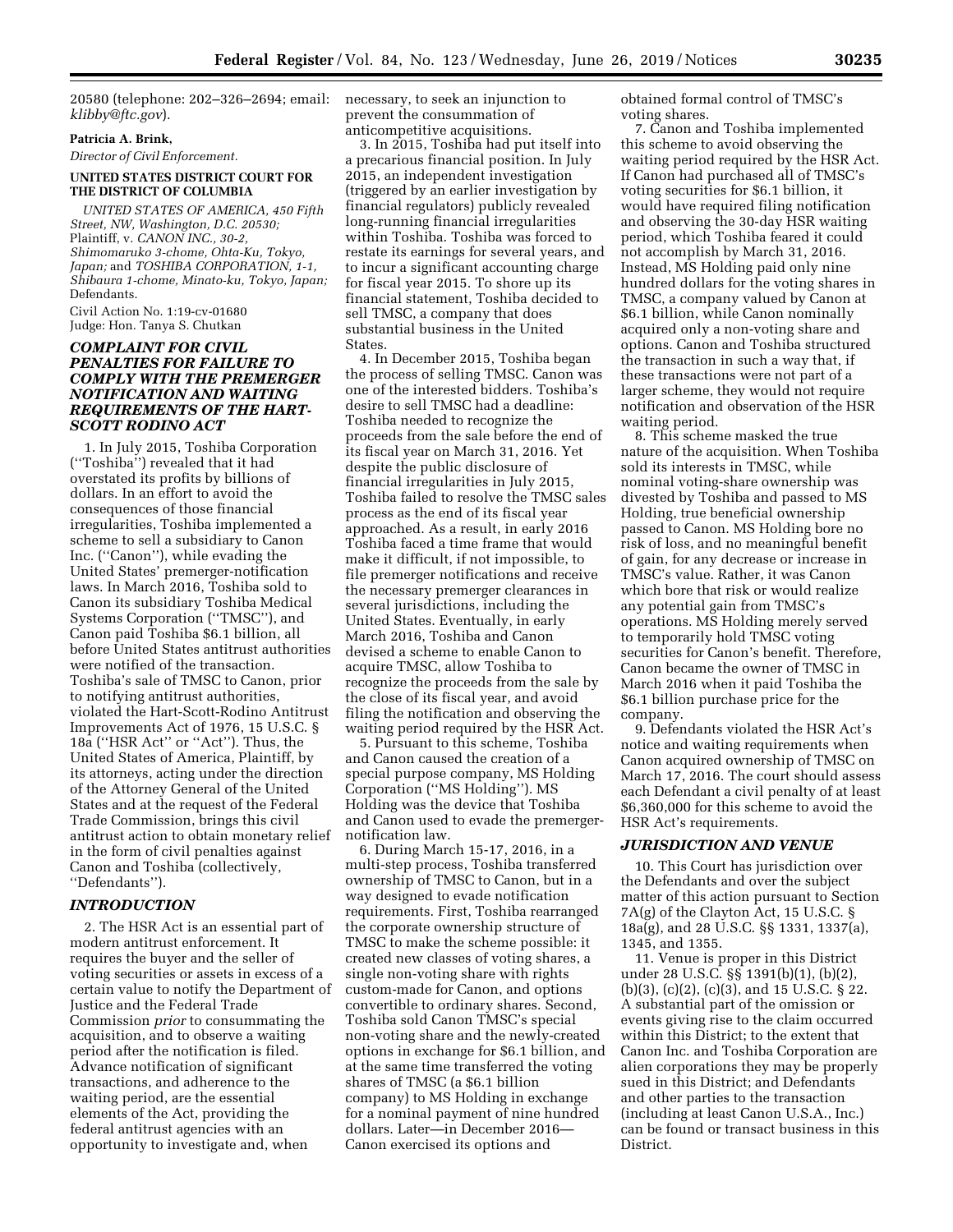#### *THE DEFENDANTS*

12. Defendant Canon is a corporation organized under the laws of Japan, with its principal office and place of business at 30-2, Shimomaruku 3-chome, Ohta-Ku, Tokyo, Japan.

13. Defendant Toshiba is a corporation organized under the laws of Japan, with its principal office and place of business at 1-1, Shibaura 1-chome, Minato-ku, Tokyo, Japan.

14. Defendants are engaged in commerce, or in activities affecting commerce, within the meaning of Section 1 of the Clayton Act, 15 U.S.C. § 12, and Section 7A(a)(1) of the Clayton Act, 15 U.S.C. §18a(a)(1).

# *OTHER ENTITIES*

15. Toshiba Medical Systems Corporation (''TMSC'') is a corporation organized under the laws of Japan, with its principal office and place of business at 1385, Shimoishigami, Otawara-shi, Tochigi 324-8550, Japan. TMSC is engaged in commerce, or in activities affecting commerce, within the meaning of Section 1 of the Clayton Act, 15 U.S.C. § 12, and Section 7A(a)(1) of the Clayton Act, 15 U.S.C. § 18a(a)(1). Prior to March 17, 2016, TMSC was a whollyowned subsidiary of Toshiba. At all times relevant to this complaint, TMSC had sales in or into the United States of approximately \$280 million.

16. MS Holding Corporation (''MS Holding'') is a corporation organized under the laws of Japan, with its principal office and place of business at 6-10-1 Roppongi, Minato-ku, Tokyo, Japan. Defendants Canon and Toshiba directed their law firms to have MS Holding created for the specific purpose of acquiring and holding certain of TMSC's shares pending antitrust clearance for Canon's proposed acquisition of TMSC.

17. Canon U.S.A., Inc. is a whollyowned subsidiary of Canon with its headquarters in Melville, New York. Canon U.S.A., Inc. conducts sales and marketing of Canon products in the Americas, including the District of Columbia. Canon U.S.A., Inc. participated in the transaction at issue by receiving from Toshiba a minority share of the options to acquire TMSC voting securities, which were used as part of the scheme to transfer TMSC to Canon, and committing to pay Toshiba for such options.

#### *BACKGROUND*

# **A. The Hart-Scott-Rodino Antitrust Improvements Act and Rules**

18. The HSR Act requires certain acquiring persons and certain persons whose voting securities or assets are

acquired both to file notifications with the federal antitrust agencies and to observe a waiting period before consummating certain acquisitions. *See*  15 U.S.C. § 18a(a). The required notifications to the federal antitrust agencies must be delivered to the District of Columbia offices of each agency. These notification and waiting period requirements apply to acquisitions that meet the HSR Act's dollar-value thresholds, which are adjusted annually. At all times relevant to this complaint, the HSR Act's notification and waiting period requirements applied to qualifying transactions involving foreign companies which made more than \$78.2 million of sales in or into the United States. TMSC made at least \$280 million of sales in or into the United States during its 2015 fiscal year.

19. Pursuant to Section (d)(2) of the HSR Act, 15 U.S.C. § 18a(d)(2), the Federal Trade Commission promulgated rules to carry out the purpose of the HSR Act. 16 C.F.R. §§ 801-803 (''HSR Rules'').

20. Parties may not structure transactions for the purpose of avoiding the HSR Act. Section 801.90 of the HSR Rules, 16 C.F.R. § 801.90, provides that ''[a]ny transaction(s) or other device(s) entered into or employed for the purpose of avoiding the obligation to comply with the requirements of the act shall be disregarded, and the obligation to comply shall be determined by applying the act and these rules to the substance of the transaction.''

21. Section 801.2(a) of the HSR Rules, 16 C.F.R. § 801.2(a), defines an acquiring person: ''Any person which, as a result of an acquisition, will hold voting securities or assets, either directly or indirectly, or through fiduciaries, agents, or other entities acting on behalf of such person, is an acquiring person.''

22. Section 801.1(c) of the HSR Rules, 16 C.F.R. § 801.1(c), provides that one holds voting securities if she has beneficial ownership: ''the term *hold* (as used in the terms *hold(s), holding, holder* and *held*) means beneficial ownership, whether direct, or indirect through fiduciaries, agents, controlled entities or other means.'' (emphasis in original). ''[T]he existence of beneficial ownership is to be determined in the context of particular cases with reference to the person or persons that enjoy the indicia of beneficial ownership.'' 43 Fed. Reg. 33,458 (July 31, 1978). These indicia include (1) the right to any increase in value or dividends, (2) the risk of loss of value, (3) the right to vote or determine who may vote the stock, and (4) investment

discretion, including the power to dispose of the stock. *Id.* 

23. In summary, under the HSR Rules, (a) if parties structure a transaction ''for the purpose of avoiding'' the HSR Act's requirements, then determining whether an HSR notification should have been filed, and by whom, is based on an analysis of the ''substance of the transaction,'' as opposed to the form of the avoidance scheme; and (b) in carrying out this notification analysis, identifying the acquiring person (with the associated HSR notification and waiting period obligations) involves an assessment of who, upon completion of the transaction, ''enjoy[ed] the indicia of beneficial ownership.''

#### **B. Canon and Toshiba's HSR Avoidance Scheme**

24. In late February 2016, Toshiba and Canon were actively negotiating the sale of TMSC. Rather than complete their negotiations in time to allow compliance with regulatory requirements, the firms decided instead to devise a way to allow Toshiba to recognize the profits from its sale of TMSC by its fiscal year end on March 31, 2016 without complying with HSR requirements. Toshiba and Canon jointly decided to restructure TMSC's securities and to sell TMSC to Canon through the device of MS Holding, a newly-formed special purpose vehicle which they had created specifically for this transaction. This scheme allowed Toshiba to relinquish all ownership rights in TMSC and recognize the entire proceeds of the TMSC sale prior to March 31, 2016 and delayed Canon's filing of premerger notification for its acquisition of TMSC.

25. By early March 2016, Toshiba and Canon agreed to the following transaction structure, which they ultimately executed:

a. Toshiba and Canon directed their law firms to have a third law firm form MS Holding, a special purpose vehicle created solely to hold temporarily the voting shares of TMSC, pending antitrust clearance of Canon's acquisition of TMSC;

b. Toshiba revised the corporate ownership structure of TMSC (its wholly-owned subsidiary) in a way that would permit ownership rights of TMSC to be split. After the revision, Toshiba owned:

1) 20 Class A voting shares of TMSC; 2) 1 Class B non-voting share of TMSC; and

3) 100 options to acquire 134,980,000 TMSC ''ordinary shares'' (which remained unissued until step ''e'' below);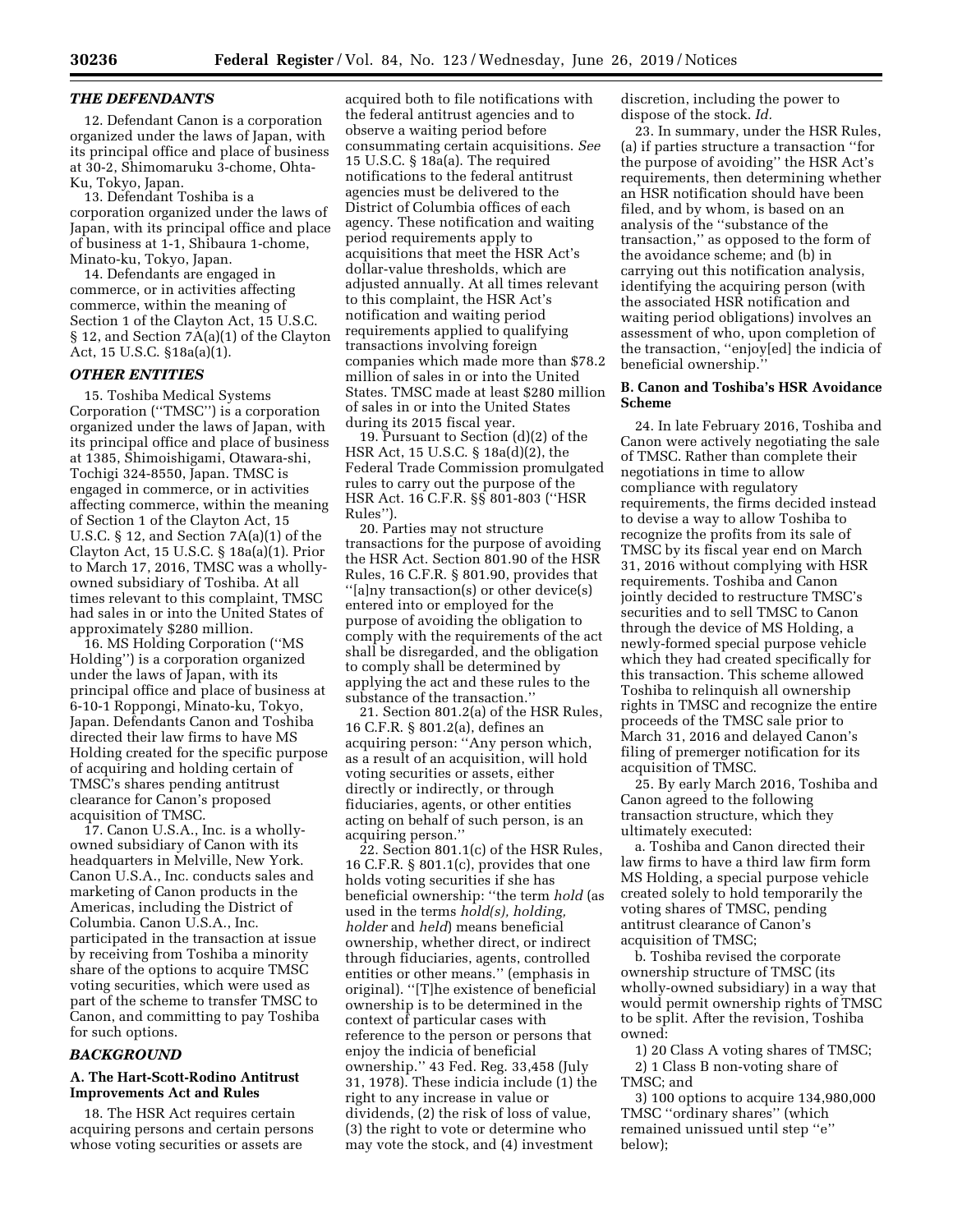c. MS Holding paid Toshiba approximately nine hundred dollars for the 20 Class A voting shares. MS Holding thus nominally gained temporary ownership of a business valued by Canon at approximately \$6.1 billion;

d. Canon and Canon U.S.A., Inc., paid Toshiba approximately \$6.1 billion for the 1 Class B non-voting share and for the 100 options to acquire 134,980,000 TMSC's ''ordinary shares'' that it intended to exercise once the TMSC sale had cleared antitrust review in the necessary jurisdictions. The exercise price on each option was ¥1, for a total of ¥100, or approximately one dollar, to be paid to TMSC upon exercise of the options. The ''ordinary shares'' remained unissued until Canon and Canon U.S.A. exercised their options; and

e. Later, after HSR notification had been made and the waiting period had passed, Canon and Canon U.S.A., Inc., exercised their options (for a total exercise price of about one dollar) and so acquired the 134,980,000 TMSC ''ordinary shares'';

f. After Canon and Canon U.S.A., Inc., exercised their options, TMSC bought out MS Holding's 20 Class A shares at a fixed price that did not vary depending on the financial performance of TMSC during the period MS Holding held the Class A shares.

26. While the motive of selling TMSC was to shore up Toshiba's financial statement, the purpose of the unusual transaction structure selected by Canon and Toshiba was to avoid the HSR Act's waiting period and complete the sale of TMSC prior to March 31, 2016. By their own admission, Canon and Toshiba believed that Canon could not acquire TMSC outright because ''it simply was not possible to complete a significant acquisition of TMSC voting securities before the end of Toshiba's fiscal year due to the review periods under various merger control laws.''

#### **C. Canon—not MS Holding—Acquired Beneficial Ownership of TMSC from Toshiba**

27. Because Canon and Toshiba chose to structure the sale of TMSC as an HSR avoidance scheme, determining the proper acquiring person for HSR notification purposes requires an analysis of the substance of the transaction to identify to whom passed beneficial ownership of TMSC.

28. Toshiba and Canon, acting at times through their respective law firms, implemented their scheme for the sale of TMSC as follows:

a. On March 5, 2016, Toshiba and Canon jointly approached TMI

Associates (''TMI''), a Japanese law firm, to consult on the formation of the special purpose vehicle (which became MS Holding upon its creation);

b. On March 6, 2016, Toshiba and Canon met with TMI regarding the formation of the special purpose vehicle (which became MS Holding) to consist of three principals/shareholders: a business leader, an attorney, and an accountant;

c. On or about March 6, 2016, advisors for Canon and Toshiba put together a list of possible accountants to be one of the other principals of MS Holding. The list included Mr. Motoharu Yokose, who became a principal of MS Holding;

d. On March 7, 2016, Toshiba and Canon cleared Mr. Shuichi Yoshikai, a lawyer at TMI, as a shareholder and principal of MS Holding;

e. On March 8, 2016, Toshiba and Canon approved the formation documents of MS Holding, having previously provided comments and suggested changes to the drafts of the formation documents;

f. On March 8, 2016, Toshiba and Canon both participated in briefing Mr. Kenji Miyahara who became an MS Holding principal on March 11, 2016;

g. On March 8, 2016, Toshiba and Canon both participated in briefing Mr. Yokose who became an MS Holding principal on March 11, 2016;

h. On March 8, 2016, MS Holding was incorporated with three shares and a total capital of approximately three hundred dollars;

i. On March 15, 2016, Toshiba formally changed the corporate ownership structure of TMSC, with the agreement of Canon. Prior to the transaction, TMSC had authorized a single class of 134,980,060 common (voting) shares, all of which was held by Toshiba. In order to facilitate the transaction, Toshiba caused TMSC to authorize 20 Class A voting shares, 1 Class B non-voting share, 134,980,000 ''ordinary'' shares, and 134,980,060 ''Class C'' shares. Toshiba converted its 134,980,060 common shares into ''Class C'' shares, and transferred all such Class C shares to TMSC in exchange for (i) the 20 Class A shares; (ii) the single Class B non-voting share; and (iii) 100 options to acquire 134,980,000 ''ordinary'' shares. The change in corporate ownership structure thus resulted in TMSC holding 134,980,060 of its own Class C shares, and 134,980,000 of its own ''ordinary'' shares, while Toshiba held 20 Class A shares, the single Class B non-voting share, and 100 options to acquire the 134,980,000 ''ordinary'' shares.

j. On March 17, 2016, Toshiba and Canon executed the agreement (''acquisition agreement'') pursuant to which Canon and Canon U.S.A., Inc., agreed to pay Toshiba approximately \$6.1 billion to acquire TMSC's single Class B non-voting share and 100 options to acquire 134,980,000 ''ordinary'' voting shares. According to the terms of the acquisition agreement, Canon and Canon U.S.A., Inc.'s payment of \$6.1 billion was nonrefundable, even if Canon and Canon U.S.A., Inc.'s exercise of the TMSC options was later blocked as a result of antitrust review;

k. On the same day, March 17, 2016, Toshiba and MS Holding executed an agreement whereby MS Holding acquired the 20 Class A voting shares for approximately nine hundred dollars. Prior to this, Canon had provided comments to the drafts of the agreement between Toshiba and MS Holding;

l. On or about December 19, 2016, after obtaining the necessary antitrust clearances, Canon exercised its options to acquire the ''ordinary'' shares; and

m. On or about December 21, 2016, TMSC acquired the 20 Class A shares from MS Holding, and MS Holding had no further ownership interest in or involvement with TMSC.

29. As of March 17, 2016, Toshiba no longer had any interest in, ownership rights in, or control over TMSC. Canon and Canon U.S.A., Inc.'s payment of \$6.1 billion and MS Holding's payment of nine hundred dollars was all the proceeds it would receive for its interests in TMSC. Toshiba would not benefit in any way from the financial performance of TMSC after March 17, 2016. That same day, Canon issued a press release stating that it had concluded a share transfer agreement with Toshiba concerning the acquisition of TMSC shares ''to make TMSC a Canon subsidiary.''

30. The true substance of the transactions described in Paragraph 28 was Canon's acquisition of beneficial ownership of TMSC on March 17, 2016 for \$6.1 billion.

31. At all times relevant to this complaint, MS Holding was not an entity independent of Canon. Canon exercised direction and control over MS Holding during its formation. Canon caused the creation of MS Holding; it participated in the selection of the principals of MS Holding; it briefed the proposed principals of MS Holding about the transaction; it participated in the drafting of the formation documents of MS Holding; it commented on the appropriateness of the name MS Holding; it reviewed, commented on, and approved the share transfer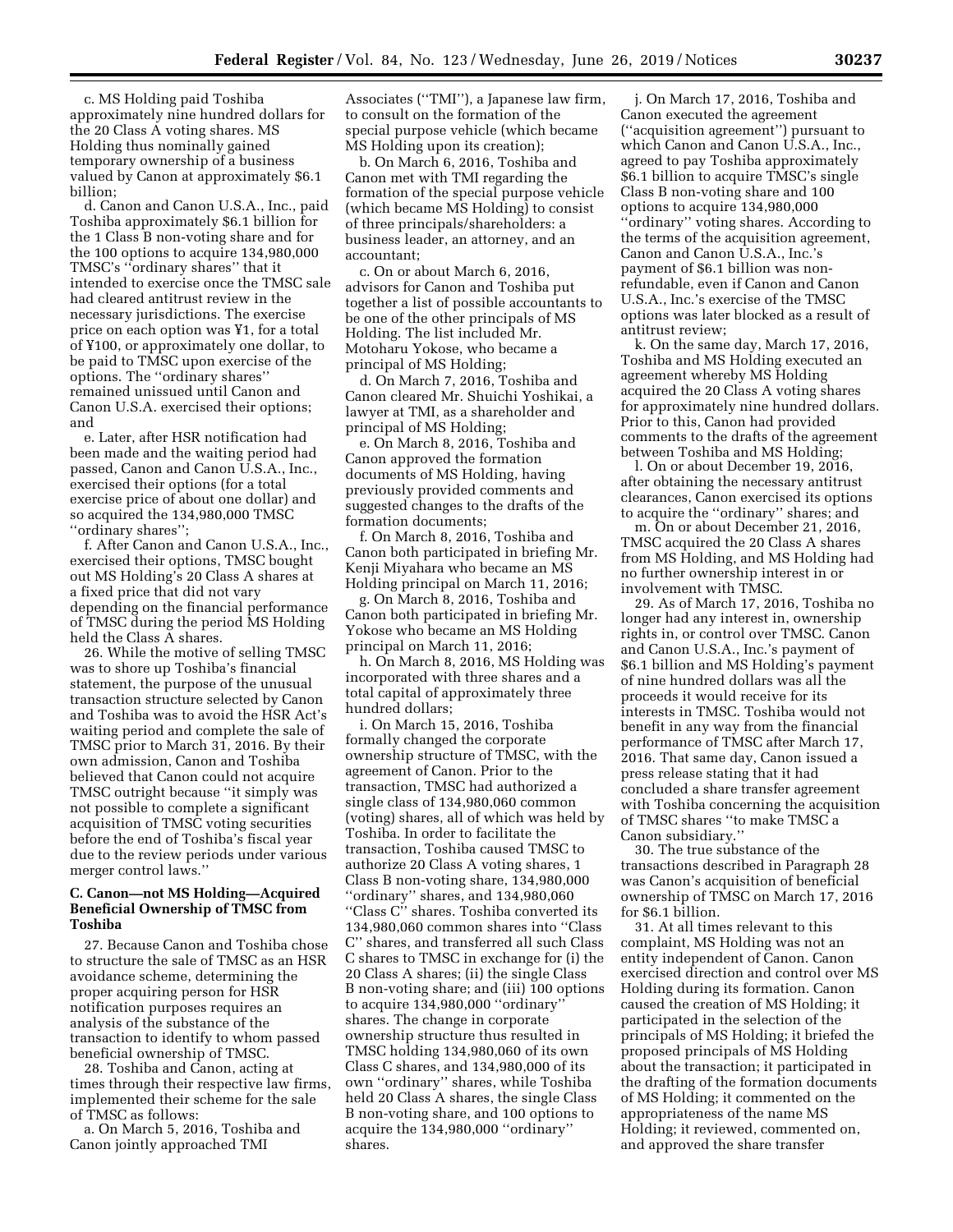agreement between MS Holding and Toshiba; and it commented on draft questions and answers regarding MS Holding.

32. MS Holding had no meaningful risk of loss or benefit of gain in connection with its ownership of the Class A shares. It was to be paid a fixed amount that did not go up or down depending on the financial performance of TMSC.

33. MS Holding did not act as an independent owner of TMSC during the period it nominally controlled TMSC through its ownership of the Class A shares. Because it existed precisely to be bought out after Canon exercised its options for the ''ordinary'' voting shares at a fixed price, MS Holding had no incentive to maintain the long term viability of TMSC. Accordingly, if MS Holding had been a truly independent owner of TMSC, its economic selfinterest would have been to take as much of the proceeds out of TMSC as it could prior to Canon exercising the options for the ''ordinary'' shares. Despite this economic self-interest, MS Holding made no efforts to sell any of TMSC's assets and declared dividends that amounted to only a small fraction of the profits earned by TMSC during the period of its nominal control.

34. Neither the Defendants nor the principals of MS Holding expected MS Holding to be involved in the operation of TMSC during the period that MS Holding nominally controlled the Class A shares. Indeed, Canon itself has admitted that ''TMSC's management board ran TMSC's day-to-day business during the time MS Holding'' controlled the Class A shares. This was consistent with Defendants' choice of a corporate form for MS Holding, as ''under Japanese law for the type of stock company in which MS Holding was formed, TMSC's shareholders are not expected or required to be involved in the operation of TMSC's day-to-day business.''

# *VIOLATION ALLEGED*

35. Plaintiff alleges and incorporates paragraphs 1 through 34 as if set forth fully herein.

36. Canon's acquisition of TMSC from Toshiba on March 17, 2016, was subject to the notification and waiting period requirements of the HSR Act and the regulations promulgated thereunder. 16 C.F.R. § 800 *et. seq.* 

37. Defendants did not comply with the notification and waiting period requirements of the HSR Act and regulations. Although Defendant Canon and MS Holding both filed HSR Act notifications on April 26, 2016 for the exercise of the options to acquire the

TMSC ''ordinary'' shares, these filings were not timely or effective because the transfer of beneficial ownership to Canon from Toshiba had occurred in March 2016. Moreover, Toshiba did not make a filing in connection with the April 26, 2016 notifications, and thus failed to provide information that it had relevant to the transaction.

38. On July 22, 2016, Canon and Toshiba each amended, under protest, the original HSR filings made by Canon and MS Holding to substitute Toshiba as the acquired person in the sale of TMSC. The waiting period on the amended filings expired on August 22, 2016.

39. The Defendants were each in violation of the HSR Act each day during the period beginning on March 17, 2016, and ending on August 22, 2016.

40. Section 7A(g)(1) of the Clayton Act, 15 U.S.C. § 18a(g)(1), provides that any person, or any officer, director, or partner thereof, who fails to comply with any provision of the HSR Act is liable to the United States for a civil penalty for each day during which such person is in violation. For violations occurring on or after November 2, 2015 and assessed after August 1, 2016, the maximum amount of civil penalty is \$40,000 per day, pursuant to the Federal Civil Penalties Inflation Adjustment Act Improvements Act of 2015, Pub. L. 114- 74, § 701 (further amending the Federal Civil Penalties Inflation Adjustment Act of 1990, 28 U.S.C. § 2461 note), and Federal Trade Commission Rule 1.98, 16 C.F.R. § 1.98, 81 Fed. Reg. 42,476 (June 30, 2016). As of February 14, 2019, the penalty was further increased to \$42,530 per day for civil penalties assessed after that date. 84 Fed. Reg. 3980 (Feb. 14, 2019).

#### *REQUEST FOR RELIEF*

Wherefore, the Plaintiff requests: 1. That the Court adjudge and decree that Defendants violated the HSR Act, 15 U.S.C. § 18a, and that Defendants were in violation of the Act on each day of the period from March 17, 2016, through August 22, 2016;

2. That the Court order each Defendant to pay to the United States at least \$6,360,000, or the maximum civil penalty as provided by the HSR Act, 15 U.S.C. § 18a(g)(1), the Federal Civil Penalties Inflation Adjustment Act Improvements Act of 2015, Pub. L. 114- 74, § 701 (further amending the Federal Civil Penalties Inflation Adjustment Act of 1990, 28 U.S.C. § 2461 note), Federal Trade Commission Rule 1.98, 16 C.F.R. § 1.98, 84 Fed. Reg. 3980 (Feb. 14, 2019);

3. That the Court order such other and further relief as the Court may deem just and proper; and

4. That the Court award the Plaintiff its costs of this suit.

Dated: lllllllllllllllll Respectfully submitted, FOR PLAINTIFF UNITED STATES OF AMERICA:

Makan Delrahim (D.C. Bar #457795), *Assistant Attorney General for Antitrust.* 

Bernard A. Nigro, Jr. (D.C. Bar #412357), *Deputy Assistant Attorney General.* 

Patricia A. Brink, *Director of Civil Enforcement.* 

**Craig W. Conrath,** *Director of Litigation.* 

# llaniel E. Haar, and a later than 1990 and 2000 and 2000 and 2000 and 2000 and 2000 and 2000 and 200

*Acting Chief, Competition Policy and Advocacy Section.* 

*United States Department of Justice, Antitrust Division, 950 Pennsylvania Ave, N.W., Washington, DC 20530, Telephone: (202) 532-4560, Facsimile: (202) 616-2645.* 

Daniel J. Matheson (D.C. Bar #502490), Kenneth A. Libby, Jennifer Lee,

Jonathan Lasken (D.C. Bar #997251),

*Special Attorneys by appointment, Federal Trade Commission, Bureau of Competition, 400 Seventh Street, S.W., Washington, DC 20024, Telephone: (202) 326-2075, Email: [dmatheson@ftc.gov.](mailto:dmatheson@ftc.gov)* 

Kara Kuritz (D.C. Bar #991349),

*United States Department of Justice, Antitrust Division, 450 Fifth Street, N.W., Washington, DC 20530.* 

#### **UNITED STATES DISTRICT COURT FOR THE DISTRICT OF COLUMBIA**

*UNITED STATES OF AMERICA,* Plaintiff, v. *CANON INC.* and *TOSHIBA CORPORATION,* Defendants.

Civil Action No. 1:19-cv-01680

#### *[PROPOSED] FINAL JUDGMENT*

WHEREAS the United States of America filed its Complaint on [DATE], 2019, alleging that Defendants Canon Inc. and Toshiba Corporation violated Section 7A of the Clayton Act, 15 U.S.C. § 18a, commonly known as the Hart-Scott-Rodino Antitrust Improvements Act of 1976 (the ''Hart-Scott-Rodino Act''), and the United States and Defendants Canon Inc. and Toshiba Corporation, by their respective attorneys, have consented to the entry of this Final Judgment without trial or adjudication of any issue of fact or law, and without this Final Judgment constituting any evidence against or an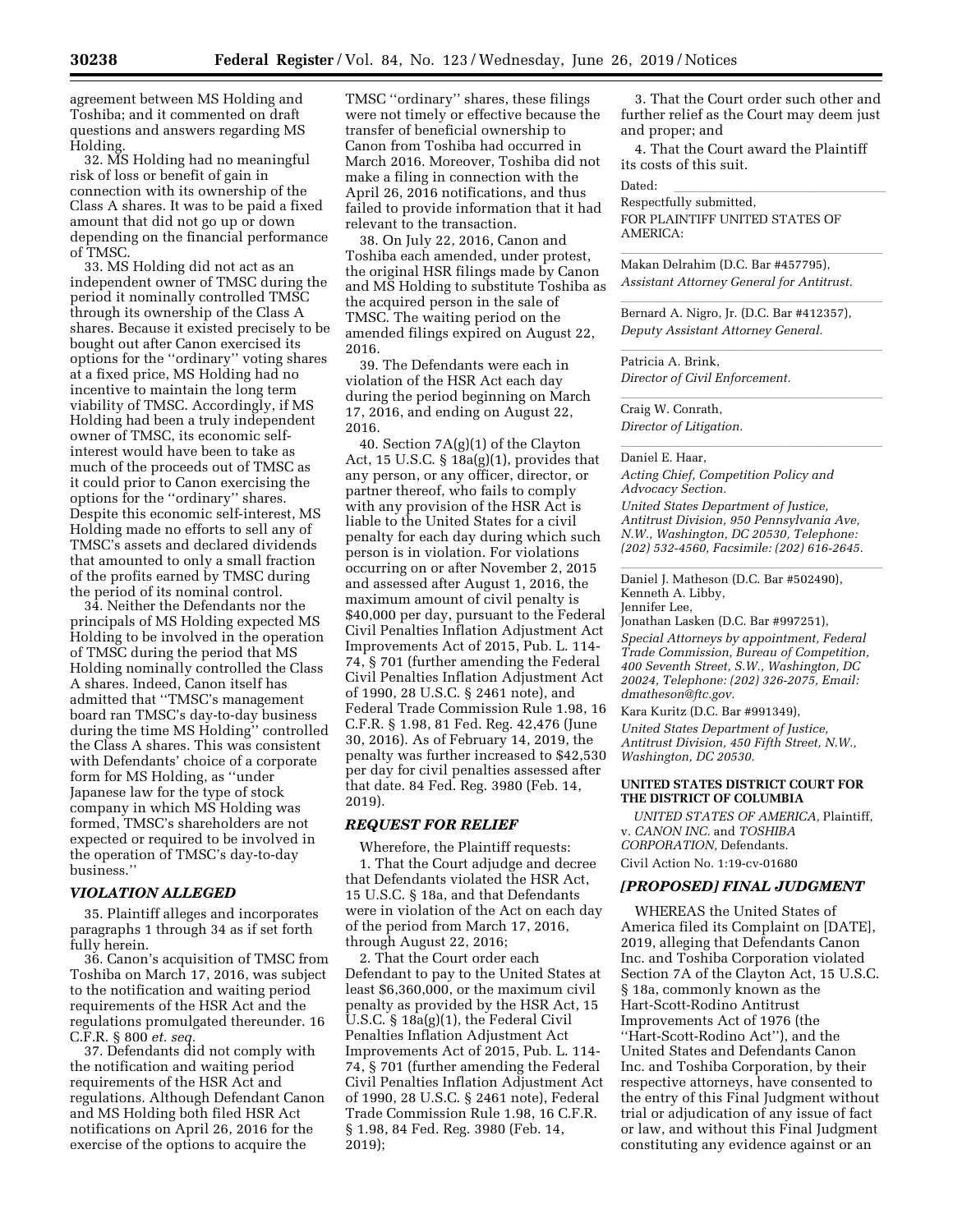admission by any party regarding any issue of fact or law;

AND WHEREAS Defendants agree to be bound by the provisions of this Final Judgment pending its approval by the Court;

NOW, THEREFORE, before any testimony is taken, without trial or adjudication of any issue of fact or law, and upon the consent of the parties hereto, it is ORDERED, ADJUDGED, AND DECREED:

#### I. JURISDICTION

The Court has jurisdiction over the subject matter of this action. The Defendants consent solely for the purpose of this action and the entry of this Final Judgment that this Court has jurisdiction over each of the parties to this action. The Complaint states a claim upon which relief may be granted against the Defendants under Section 7A of the Clayton Act, 15 U.S.C. § 18a.

#### II. DEFINITIONS

A. ''Canon Inc.'' means Canon Inc., a corporation organized under the laws of Japan, with its principal office and place of business at 30-2, Shimomaruko 3 chome, Ohta-ku, Tokyo, Japan, including its successors and assigns, and its subsidiaries and divisions.

B. ''Toshiba Corporation'' means Toshiba Corporation, a corporation organized under the laws of Japan, with its principal office and place of business at 1-1, Shibaura 1-chome, Minato-ku, Tokyo, Japan, including its successors and assigns, and its subsidiaries and divisions.

C. ''Voting Securities'' shall have the same meaning as defined in the HSR Act and Regulations promulgated thereunder, 16. C.F.R. § 801(f)(1)(i).

D. "Regulation" means any rule, regulation, statement, or interpretation under the Hart-Scott-Rodino Act that has legal effect with respect to the implementation or application of the Hart-Scott-Rodino Act or any section or subsection within 16 C.F.R. §§ 801-803.

E. ''Significant Sales'' means sales in excess of \$90 million in the most recent fiscal year.

#### III. APPLICABILITY

This Final Judgment applies to Canon Inc. and Toshiba Corporation, as defined above, and all other persons in active concert or participation with any of them who receive actual notice of this Final Judgment by personal service or otherwise.

#### IV. CIVIL PENALTY

A. Judgment is hereby entered in this matter in favor of Plaintiff and against Defendants, and, pursuant to Section

 $7A(g)(1)$  of the Clayton Act, 15 U.S.C. § 18a(g)(1), the Debt Collection Improvement Act of 1996, Pub. L. 104-134 § 31001(s) (amending the Federal Civil Penalties Inflation Adjustment Act of 1990, 28 U.S.C. § 2461), the Federal Civil Penalties Inflation Adjustment Act Improvements Act of 2015, Pub. L. 114-74 § 701 (further amending the Federal Civil Penalties Inflation Adjustment Act of 1990), and Federal Trade Commission Rule 1.98, 16 C.F.R. § 1.98, 84 Fed. Reg. 3980 (February 14, 2019), each Defendant is hereby ordered to pay a civil penalty in the amount of \$2.5 million, for a total of \$5 million. Payment of the civil penalty ordered hereby shall be made by wire transfer of funds or cashier's check. If the payment is made by wire transfer, Defendants shall contact Janie Ingalls of the Antitrust Division's Antitrust Documents Group at (202) 514-2481 for instructions before making the transfer. If the payment is made by cashier's check, the check shall be made payable to the United States Department of Justice and delivered to: Janie Ingalls United States Department of Justice

Antitrust Division, Antitrust Documents Group

450 5th Street NW

Suite 1024

Washington, D.C. 20530

B. Defendants shall pay the full amount of the civil penalty within thirty (30) days of entry of this Final Judgment. In the event of a default or delay in payment, interest at the rate of eighteen (18) percent per annum shall accrue thereon from the date of the default or delay to the date of payment.

#### V. COMPLIANCE PROGRAM

A. To ensure compliance with Section 7A of the Clayton Act, 15 U.S.C. § 18a, each Defendant shall initiate and maintain a compliance program that shall include designating, within thirty (30) days of the entry of this Final Judgment, a Compliance Officer with responsibility for achieving compliance with Section 7A of the Clayton Act and identify to the United States his or her name, business address, telephone number, and email address. Within forty-five (45) days of a vacancy in the Compliance Officer position, a Defendant shall appoint a replacement, and shall identify to the United States the Compliance Officer's name, business address, telephone number, and email address. Defendants' initial or replacement appointments of Compliance Officers are subject to the approval of the United States, in its sole discretion.

B. The Compliance Officer for each Defendant shall institute a Hart-Scott-Rodino Act compliance program for that Defendant's employees who have direct responsibility for or authority over execution of acquisitions by that Defendant of (1) assets that generate Significant Sales in or into the United States or (2) Voting Securities of an issuer that has Significant Sales in or into the United States (''Relevant Employees''). The compliance program shall provide at least two hours of training for each Relevant Employee (including, for the avoidance of doubt, any individual who becomes a Relevant Employee after entry of this Final Judgment) on the requirements of Section 7A of the Clayton Act, such training to be delivered by an attorney with expertise in United States antitrust law. For each Defendant, the attorney conducting such training shall provide the Defendant's Compliance Officer with annual certification that he or she has the required expertise and has provided each Relevant Employee with the training described in this subsection.

C. Each Defendant's Compliance Officer shall obtain, within six months after entry of this Final Judgment, and on an annual basis thereafter, on or before each anniversary of the entry of this Final Judgment, from each person identified in Section V.B of this Final Judgment, a certification that each such person has received the required two hours of Hart-Scott-Rodino Act training.

D. Each Defendant's Compliance Officer shall communicate annually to Relevant Employees of the relevant Defendant that they may disclose to that Defendant's Compliance Officer, without reprisal, information concerning any potential violation of Section 7A of the Clayton Act.

E. Each Defendant's Compliance Officer shall provide to the United States within six months after entry of this Final Judgment, and on an annual basis thereafter, on or before each anniversary of the entry of this Final Judgment, a written statement as to the fact and manner of Defendant's compliance with Section V of this Final Judgment.

#### VI. COMPLIANCE INSPECTION

A. For the purposes of determining or securing compliance with this Final Judgment, or of determining whether the Final Judgment should be modified or vacated, and subject to any legallyrecognized privilege, from time to time authorized representatives of the United States, including agents and consultants retained by the United States, shall, upon written request of an authorized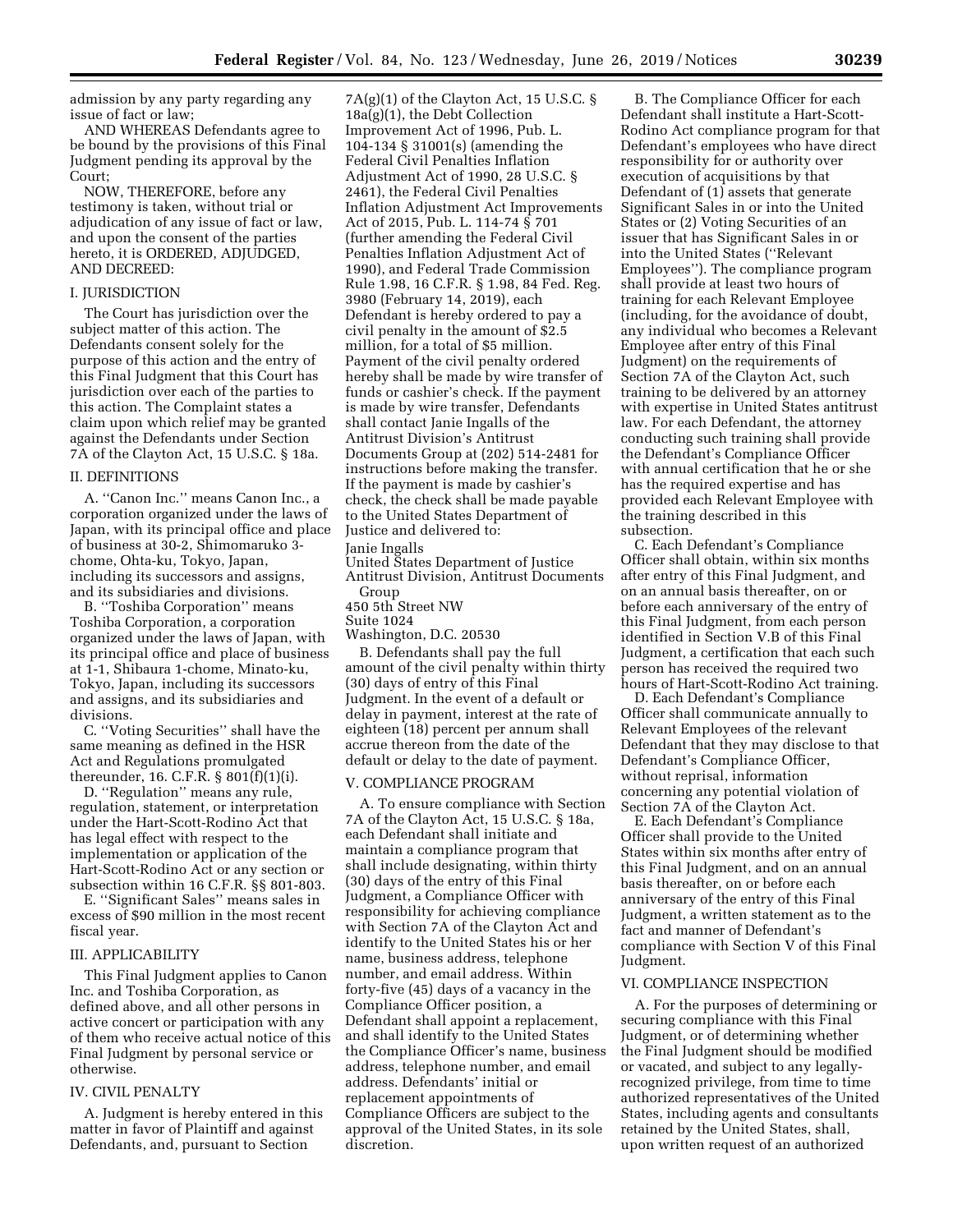representative of the Assistant Attorney General in charge of the Antitrust Division, and on reasonable notice to Defendants, be permitted:

(1) access during Defendants' office hours to inspect and copy, or at the option of the United States, to require Defendants to provide electronic copies of all books, ledgers, accounts, records, data, and documents in the possession, custody, or control of Defendants, relating to any matters contained in this Final Judgment; and

(2) to interview, either informally or on the record, Defendants' officers, employees, or agents, who may have their individual counsel present, regarding such matters. The interviews shall be subject to the reasonable convenience of the interviewee and without restraint or interference by Defendants.

B. Upon the written request of an authorized representative of the Assistant Attorney General in charge of the Antitrust Division, Defendants shall submit written reports or response to written interrogatories, under oath if requested, relating to any of the matters contained in this Final Judgment as may be requested.

C. No information or documents obtained by the means provided in Section VI shall be divulged by the United States to any person other than an authorized representative of the executive branch of the United States, except in the course of legal proceedings to which the United States is a party (including grand jury proceedings), for the purpose of securing compliance with this Final Judgment, or as otherwise required by law.

D. If at the time that Defendants furnish information or documents to the United States, Defendants represent and identify in writing the material in any such information or documents to which a claim of protection may be asserted under Rule 26(c)(1)(G) of the Federal Rules of Civil Procedure, and Defendants mark each pertinent page of such material, ''Subject to claim of protection under Rule 26(c)(1)(G) of the Federal Rules of Civil Procedure,'' then the United States shall give Defendants ten (10) calendar days' notice prior to divulging such material in any legal proceeding (other than a grand jury proceeding).

### VII. RETENTION OF JURISDICTION

This Court retains jurisdiction to enable any of the parties to this Final Judgment to apply to this Court at any time for further orders and directions as may be necessary or appropriate to carry out or construe this Final Judgment, to modify or terminate any of its provisions, to enforce compliance, and to punish violations of its provisions.

# VIII. ENFORCEMENT OF FINAL JUDGMENT

A. The United States retains and reserves all rights to enforce the provisions of this Final Judgment, including the right to seek an order of contempt from the Court. Defendants agree that in any civil contempt action, any motion to show cause, or any similar action brought by the United States regarding an alleged violation of this Final Judgment, the United States may establish a violation of the decree and the appropriateness of any remedy therefor by a preponderance of the evidence, and Defendants waive any argument that a different standard of proof should apply.

B. The Final Judgment should be interpreted to give full effect to the procompetitive purposes of the antitrust laws, including Section 7A of the Clayton Act and Regulations promulgated thereunder. Defendants agree that they may be held in contempt of, and that the Court may enforce, any provision of this Final Judgment that, as interpreted by the Court in light of these procompetitive principles and applying ordinary tools of interpretation, is stated specifically and in reasonable detail, whether or not it is clear and unambiguous on its face. In any such interpretation, the terms of this Final Judgment should not be construed against either party as the drafter.

C. In any enforcement proceeding in which the Court finds that a Defendant has violated this Final Judgment, the United States may apply to the Court for a one-time extension of this Final Judgment for that Defendant, together with such other relief as may be appropriate. In connection with any successful effort by the United States to enforce this Final Judgment against a Defendant, whether litigated or resolved prior to litigation, each Defendant agrees to reimburse the United States for the fees and expenses of its attorneys, as well as any other costs including experts' fees, incurred in connection with that enforcement effort, including in the investigation of the potential violation.

D. For a period of four (4) years after the expiration of the Final Judgment pursuant to Section VIII, if the United States has evidence that a Defendant violated this Final Judgment before it expired, the United States may file an action against that Defendant in this Court requesting that the Court order (1) Defendant to comply with the terms of this Final Judgment for an additional term of at least four years following the filing of the enforcement action under this Section, (2) any appropriate

contempt remedies, (3) any additional relief needed to ensure the Defendant complies with the terms of the Final Judgment, and (4) fees or expenses as called for in Section VIII.C.

#### IX. EXPIRATION OF FINAL JUDGMENT

Unless this Court grants an extension, this Final Judgment shall expire three (3) years from the date of its entry if each Defendant has paid the civil penalty in full.

#### X. COSTS

Each party shall bear its own costs of this action.

#### XI. PUBLIC INTEREST DETERMINATION

Entry of this Final Judgment is in the public interest. The parties have complied with the requirements of the Antitrust Procedures and Penalties Act, 15 U.S.C. § 16, including making copies available to the public of this Final Judgment, the Competitive Impact Statement, and any comments thereon and the United States' responses to comments. Based upon the record before the Court, which includes the Competitive Impact Statement and any comments and response to comments filed with the Court, entry of this Final Judgment is in the public interest.

Dated: <u>llevel like the set of the set of the set of the set of the set of the set of the set of the set of the set of the set of the set of the set of the set of the set of the set of the set of the set of the set of the </u>

lllllllllllllllllllll *United States District Judge.* 

# **UNITED STATES DISTRICT COURT FOR THE DISTRICT OF COLUMBIA**

*UNITED STATES OF AMERICA,*  Plaintiff, v. *CANON INC.,* and *TOSHIBA CORPORATION,* Defendants.

Civil Action No. 1:19-cv-01680

# **COMPETITIVE IMPACT STATEMENT**

Plaintiff United States of America (''United States''), pursuant to Section 2(b) of the Antitrust Procedures and Penalties Act (''APPA''), 15 U.S.C. § 16(b)-(h), files this Competitive Impact Statement relating to the proposed Final Judgment submitted for entry in this civil antitrust proceeding.

#### **I. NATURE AND PURPOSE OF THE PROCEEDING**

On June 10, 2019, the United States filed a Complaint against Defendants Canon Inc. (''Canon'') and Toshiba Corporation (''Toshiba''), related to the acquisition of Toshiba Medical Systems Corporation (''TMSC'') by Canon from Toshiba on March 17, 2016 for approximately \$6.1 billion. The Complaint alleges that Canon and Toshiba (collectively, ''Defendants'')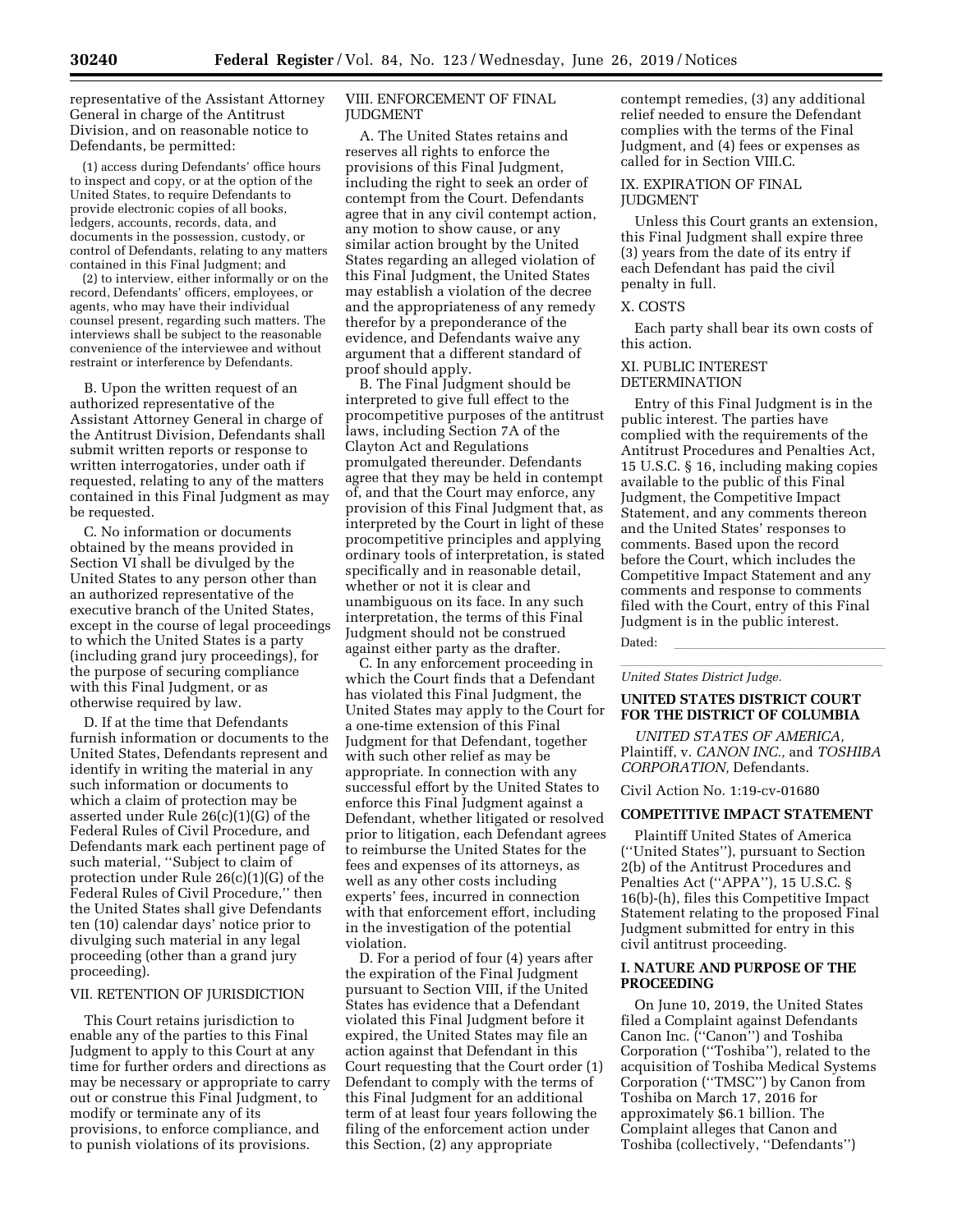violated Section 7A of the Clayton Act, 15 U.S.C. § 18a, commonly known as the Hart-Scott-Rodino Antitrust Improvements Act of 1976 (the ''HSR Act''). The HSR Act provides that ''no person shall acquire, directly or indirectly, any voting securities or assets of any person'' exceeding certain thresholds until that person has filed pre-acquisition notification and report forms with the Department of Justice and the Federal Trade Commission (collectively, the ''federal antitrust agencies'' or ''agencies'') and the postfiling waiting period has expired. 15 U.S.C. § 18a(a). A key purpose of the notification and waiting period requirements is to protect consumers and competition from potentially anticompetitive transactions by providing the agencies an opportunity to conduct an antitrust review of proposed transactions before they are consummated.

The Complaint alleges that Defendant Canon acquired beneficial ownership of TMSC from Defendant Toshiba without making the required pre-acquisition HSR Act filings with the agencies and without observing the waiting period. The Complaint alleges that the price paid by Canon to Toshiba exceeded the then-existing threshold of \$312.6 million for filing notification.

At the same time the Complaint was filed in the present action, the United States also filed a Stipulation and proposed Final Judgment that eliminates the need for a trial in this case. The proposed Final Judgment is designed to address the violation alleged in the Complaint, deter Defendants from future HSR Act violations, and deter violations by similarly situated entities in the future. Under the proposed Final Judgment, Defendants must each pay a civil penalty to the United States in the amount of \$2.5 million (for a total of \$5 million) and are subject to an injunction requiring them to establish procedures to prevent future violations.

The United States and Defendants have stipulated that the proposed Final Judgment may be entered after compliance with the APPA, unless the United States first withdraws its consent. Entry of the proposed Final Judgment would terminate this case, except that the Court would retain jurisdiction to construe, modify, or enforce the provisions of the proposed Final Judgment and punish violations thereof.

#### **II. DESCRIPTION OF THE EVENTS GIVING RISE TO THE ALLEGED VIOLATION**

Canon is a Japanese corporation that sells a variety of products in or into the United States, including printing products, cameras, and medical imaging equipment. Toshiba is also a Japanese corporation that sells a variety of products and services in or into the United States. TMSC was a wholly owned subsidiary of Toshiba that manufactured and sold medical imaging equipment worldwide, including into the United States.

As a result of accounting irregularities causing it to restate several years' worth of earnings, Toshiba needed to improve its balance sheet prior to the end of its fiscal year on March 31, 2016. Accordingly, Toshiba decided to sell TMSC. In December 2015, Toshiba started the process to sell TMSC. Canon was one of the buyers interested in TMSC. By the beginning of March 2016, Canon and Toshiba were actively negotiating the terms of the possible sale of TMSC to Canon. At this point, Canon and Toshiba did not believe that they could file under the HSR Act and observe the waiting period and have the sale of TMSC close by March 31. Toshiba and Canon devised a scheme to enable Canon to acquire TMSC, allow Toshiba to recognize the proceeds from the sale by the close of its fiscal year, and avoid observing the waiting period required by the HSR Act.

Pursuant to this scheme, Toshiba and Canon caused the creation of a special purpose company, MS Holding Corporation (''MS Holding''). MS Holding was the device that Toshiba and Canon used to evade the HSR Act. During March 15-17, 2016, in a multistep process, Toshiba transferred ownership of TMSC to Canon in a manner designed to evade notification requirements. First, Toshiba rearranged the corporate ownership structure of TMSC to make the scheme possible: it created new classes of voting shares, a single non-voting share with rights custom-made for Canon, and options convertible to ordinary shares. Second, Toshiba sold Canon TMSC's special non-voting share and the newly-created options in exchange for \$6.1 billion, and at the same time transferred the voting shares of TMSC (a \$6.1 billion company) to MS Holding in exchange for a nominal payment of nine hundred dollars. Later—in December 2016— Canon exercised its options and obtained formal control of TMSC's voting shares. This scheme masked the true nature of the acquisition. When Toshiba sold its interests in TMSC,

while nominal voting-share ownership was divested by Toshiba and passed to MS Holding, true beneficial ownership passed to Canon. MS Holding bore no risk of loss, and no meaningful benefit of gain, for any decrease or increase in TMSC's value. Rather, it was Canon which bore that risk or would realize any potential gain from TMSC's operations. MS Holding merely served to temporarily hold TMSC voting securities for Canon's benefit. Therefore, Canon became the owner of TMSC in March 2016 when it paid Toshiba the \$6.1 billion purchase price for the company.

The transactions described above were subject to the notification and waiting periods of the HSR Act. The HSR Act and the thresholds in effect during the time period relevant to this proceeding required that each Defendant file a notification and report form with the Department of Justice and the Federal Trade Commission and observe a waiting period before Canon acquired TMSC.

# **III. EXPLANATION OF THE PROPOSED FINAL JUDGMENT**

The proposed Final Judgment imposes a \$2.5 million civil penalty against each Defendant (a total of \$5 million) and an injunction designed to address the violation alleged in the Complaint and deter Defendants and others from violating the HSR Act. The United States adjusted the penalty downward from the maximum permitted under the HSR Act because Defendants are willing to resolve the matter by consent decree and avoid prolonged litigation. The relief will have a beneficial effect on competition because the agencies will be properly notified of future acquisitions, in accordance with the law. At the same time, neither the penalty nor the injunctive relief will have any adverse effect on competition.

#### **IV. REMEDIES AVAILABLE TO POTENTIAL PRIVATE LITIGANTS**

There is no private antitrust action for HSR Act violations; therefore, entry of the proposed Final Judgment will neither impair nor assist the bringing of any private antitrust action.

# **V. PROCEDURES AVAILABLE FOR MODIFICATION OF THE PROPOSED FINAL JUDGMENT**

The United States and Defendants have stipulated that the proposed Final Judgment may be entered by the Court after compliance with the provisions of the APPA, provided that the United States has not withdrawn its consent. The APPA conditions entry upon the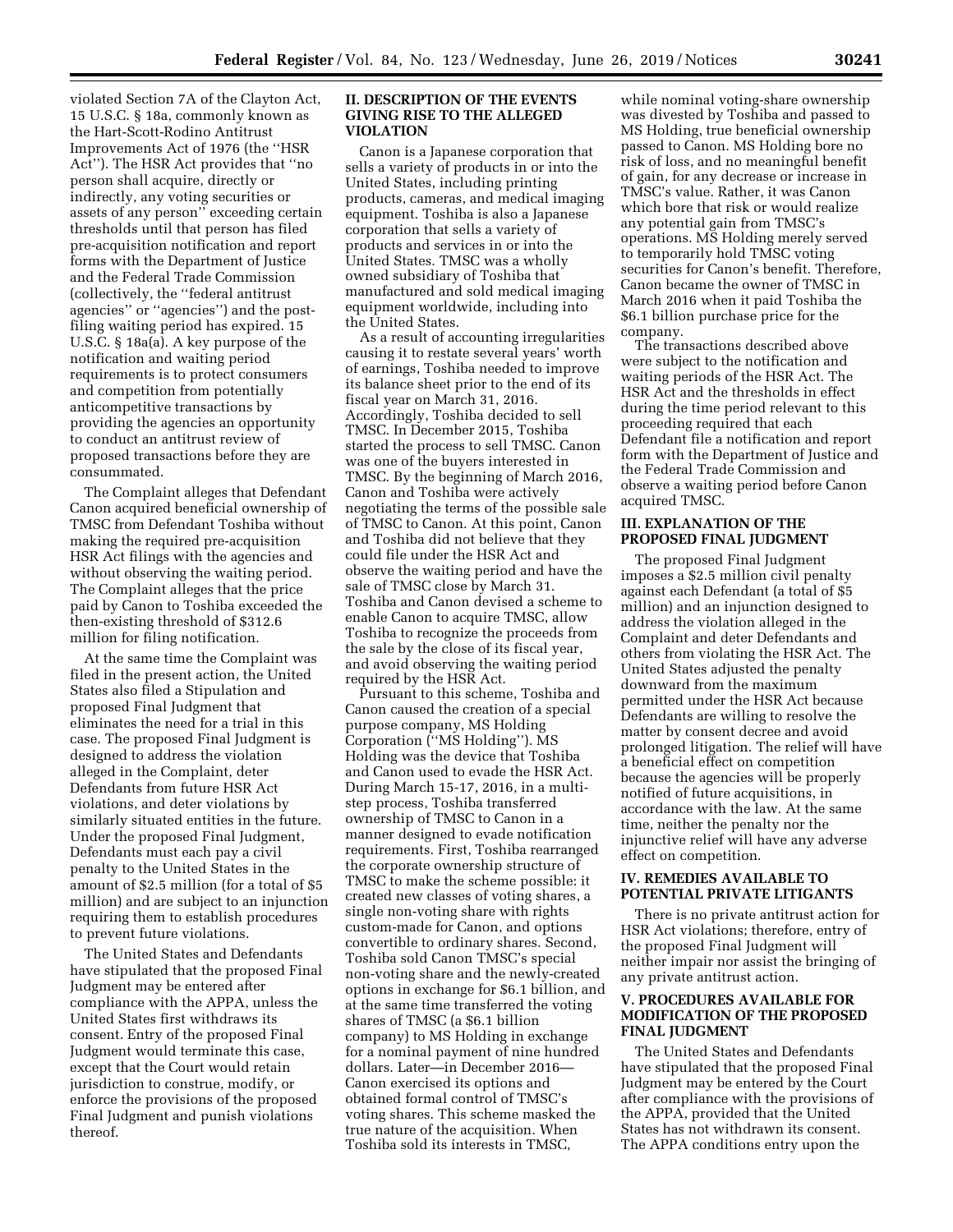Court's determination that the proposed Final Judgment is in the public interest.

The APPA provides a period of at least sixty (60) days preceding the effective date of the proposed Final Judgment within which any person may submit to the United States written comments regarding the proposed Final Judgment. Any person who wishes to comment should do so within sixty (60) days of the date of publication of this Competitive Impact Statement in the **Federal Register**, or the last date of publication in a newspaper of the summary of this Competitive Impact Statement, whichever is later. All comments received during this period will be considered by the United States Department of Justice, which remains free to withdraw its consent to the proposed Final Judgment at any time prior to the Court's entry of judgment. The comments and the response of the United States will be filed with the Court. In addition, comments will be posted on the U.S. Department of Justice, Antitrust Division's internet website and, under certain circumstances, published in the **Federal Register**. Written comments should be submitted to:

Kenneth A. Libby

Special Attorney, United States

c/o Federal Trade Commission

600 Pennsylvania Avenue, NW

CC-8404

Washington, DC 20580

Email: [klibby@ftc.gov](mailto:klibby@ftc.gov)

The proposed Final Judgment provides that the Court retains jurisdiction over this action, and the parties may apply to the Court for any order necessary or appropriate for the modification, interpretation, or enforcement of the Final Judgment.

# **VI. ALTERNATIVES TO THE PROPOSED FINAL JUDGMENT**

The United States considered, as an alternative to the proposed Final Judgment, a full trial on the merits against Defendants. The United States is satisfied, however, that the proposed relief is an appropriate remedy in this matter. Given the facts of this case, including Defendants' willingness to settle this matter, the United States is satisfied that the proposed civil penalty and injunction are sufficient to address the violation alleged in the Complaint and to deter violations by similarly situated entities in the future, without the time, expense, and uncertainty of a full trial on the merits.

#### **VII. STANDARD OF REVIEW UNDER THE APPA FOR THE PROPOSED FINAL JUDGMENT**

The Clayton Act, as amended by the APPA, requires that proposed consent judgments in antitrust cases brought by the United States be subject to a 60-day comment period, after which the court shall determine whether entry of the proposed Final Judgment ''is in the public interest.'' 15 U.S.C. § 16(e)(1). In making that determination, the court, in accordance with the statute as amended in 2004, is required to consider:

(A) the competitive impact of such judgment, including termination of alleged violations, provisions for enforcement and modification, duration of relief sought, anticipated effects of alternative remedies actually considered, whether its terms are ambiguous, and any other competitive considerations bearing upon the adequacy of such judgment that the court deems necessary to a determination of whether the consent judgment is in the public interest; and

 $(B)$  the impact of entry of such judgment upon competition in the relevant market or markets, upon the public generally and individuals alleging specific injury from the violations set forth in the complaint including consideration of the public benefit, if any, to be derived from a determination of the issues at trial. 15 U.S.C. § 16(e)(1)(A) & (B). In considering these statutory factors, the court's inquiry is necessarily a limited one as the government is entitled to ''broad discretion to settle with the defendant within the reaches of the public interest.'' *United States v. Microsoft Corp.*, 56 F.3d 1448, 1461 (D.C. Cir. 1995); *see generally United States v. SBC Commc'ns, Inc.*, 489 F. Supp. 2d 1 (D.D.C. 2007) (assessing public interest standard under the Tunney Act); *United States v. U.S. Airways Grp., Inc.*, 38 F. Supp. 3d 69, 75 (D.D.C. 2014) (explaining that the "court's inquiry is limited" in Tunney Act settlements); *United States v. InBev N.V./S.A.*, No. 08-1965 (JR), 2009 U.S. Dist. LEXIS 84787, at \*3 (D.D.C. Aug. 11, 2009) (noting that the court's review of a consent judgment is limited and only inquires ''into whether the government's determination that the proposed remedies will cure the antitrust violations alleged in the complaint was reasonable, and whether the mechanisms to enforce the final judgment are clear and manageable'').

As the United States Court of Appeals for the District of Columbia Circuit has held, under the APPA a court considers, among other things, the relationship

between the remedy secured and the specific allegations in the government's complaint, whether the decree is sufficiently clear, whether its enforcement mechanisms are sufficient, and whether the decree may positively harm third parties. *See Microsoft*, 56 F.3d at 1458-62. With respect to the adequacy of the relief secured by the decree, a court may not ''engage in an unrestricted evaluation of what relief would best serve the public.'' *United States v. BNS, Inc*., 858 F.2d 456, 462 (9th Cir. 1988) (quoting *United States v. Bechtel Corp*., 648 F.2d 660, 666 (9th Cir. 1981)); *see also Microsoft*, 56 F.3d at 1460-62; *United States v. Alcoa, Inc.*, 152 F. Supp. 2d 37, 40 (D.D.C. 2001); *InBev*, 2009 U.S. Dist. LEXIS 84787, at \*3. Instead:

[t]he balancing of competing social and political interests affected by a proposed antitrust consent decree must be left, in the first instance, to the discretion of the Attorney General. The court's role in protecting the public interest is one of insuring that the government has not breached its duty to the public in consenting to the decree. The court is required to determine not whether a particular decree is the one that will best serve society, but whether the settlement is ''*within the reaches of the public interest*.'' More elaborate requirements might undermine the effectiveness of antitrust enforcement by consent decree.

*Bechtel*, 648 F.2d at 666 (emphasis added) (citations omitted).1

In determining whether a proposed settlement is in the public interest, a district court ''must accord deference to the government's predictions about the efficacy of its remedies, and may not require that the remedies perfectly match the alleged violations.'' *SBC Commc'ns*, 489 F. Supp. 2d at 17; *see also U.S. Airways*, 38 F. Supp. 3d at 74- 75 (noting that a court should not reject the proposed remedies because it believes others are preferable and that room must be made for the government to grant concessions in the negotiation process for settlements); *Microsoft*, 56 F.3d at 1461 (noting the need for courts to be ''deferential to the government's predictions as to the effect of the proposed remedies''); *United States v. Archer-Daniels-Midland Co.*, 272 F. Supp. 2d 1, 6 (D.D.C. 2003) (noting that the court should grant ''due respect to

<sup>1</sup>See also BNS, 858 F.2d at 464 (holding that the court's ''ultimate authority under the [APPA] is limited to approving or disapproving the consent decree''); United States v. Gillette Co., 406 F. Supp. 713, 716 (D. Mass. 1975) (noting that, in this way, the court is constrained to ''look at the overall picture not hypercritically, nor with a microscope, but with an artist's reducing glass'').